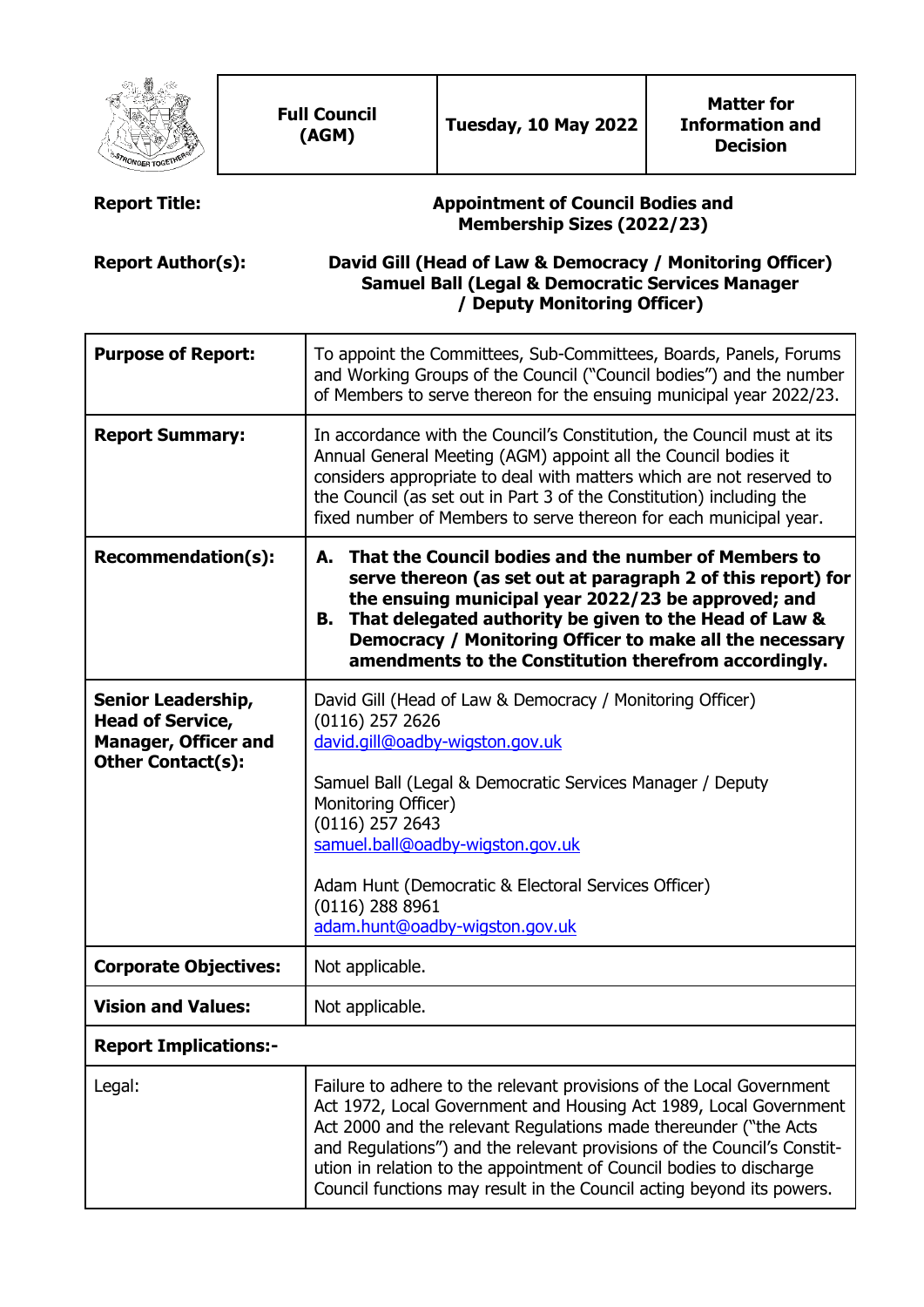| Financial:                                    | There are no implications arising from this report.                                                                     |  |  |  |
|-----------------------------------------------|-------------------------------------------------------------------------------------------------------------------------|--|--|--|
| Corporate Risk<br>Management:                 | Political Dynamics (CR3)<br>Regulatory Governance (CR6)                                                                 |  |  |  |
| Equalities and Equalities<br>Assessment (EA): | There are no implications arising from this report.<br>EA not applicable.                                               |  |  |  |
| Human Rights:                                 | There are no implications arising from this report.                                                                     |  |  |  |
| Health and Safety:                            | There are no implications arising from this report.                                                                     |  |  |  |
| <b>Statutory Officers' Comments:-</b>         |                                                                                                                         |  |  |  |
| Head of Paid Service:                         | The report is satisfactory.                                                                                             |  |  |  |
| <b>Chief Finance Officer:</b>                 | The report is satisfactory.                                                                                             |  |  |  |
| Deputy/Monitoring Officer:                    | As the author, the report is satisfactory.                                                                              |  |  |  |
| <b>Consultees:</b>                            | Councillor J W Boyce (Leader of the Council)                                                                            |  |  |  |
| <b>Background Papers:</b>                     | None.                                                                                                                   |  |  |  |
| <b>Appendices:</b>                            | Proposed Council Bodies & Membership Sizes (2022/23)<br>1.<br>Proposed Committee & Governance Structure (2022/23)<br>2. |  |  |  |

### **1. Background**

1.1 In accordance with the Acts and Regulations and the Council's Constitution, the Council must at its Annual General Meeting (AGM) appoint all the Council bodies it considers appropriate to deal with matters which are not reserved to the Full Council (as set out in Part 3 of the Constitution) including the number of Members to serve thereon for each municipal year.

## **2. Council Bodies and Membership Sizes for 2022/23**

- 2.1 The proposed Council bodies which are directly appointed by the Council are:
	- Full Council (26 Members):
		- o Brocks Hill/ Office Relocation Sub-Committee (5 Members)
		- o Former Oadby Pool Site Sub-Committee (5 Members)
	- Audit Committee (7 Members + 1 Independent Person);
	- Appeals Panel (3 Members);  $FC$
	- Appointments Committee (Chief Officers) (5 Members); FXD
	- Development Control Committee (10 Members).
	- Investigatory Committee (Chief Officers) (3 Members); FC
	- Constitutional Working Group (5 Members);
	- Independent Remuneration Panel (3 Independent Members);
	- People Committee (5 Members);
	- Policy, Finance and Development Committee (17 Members);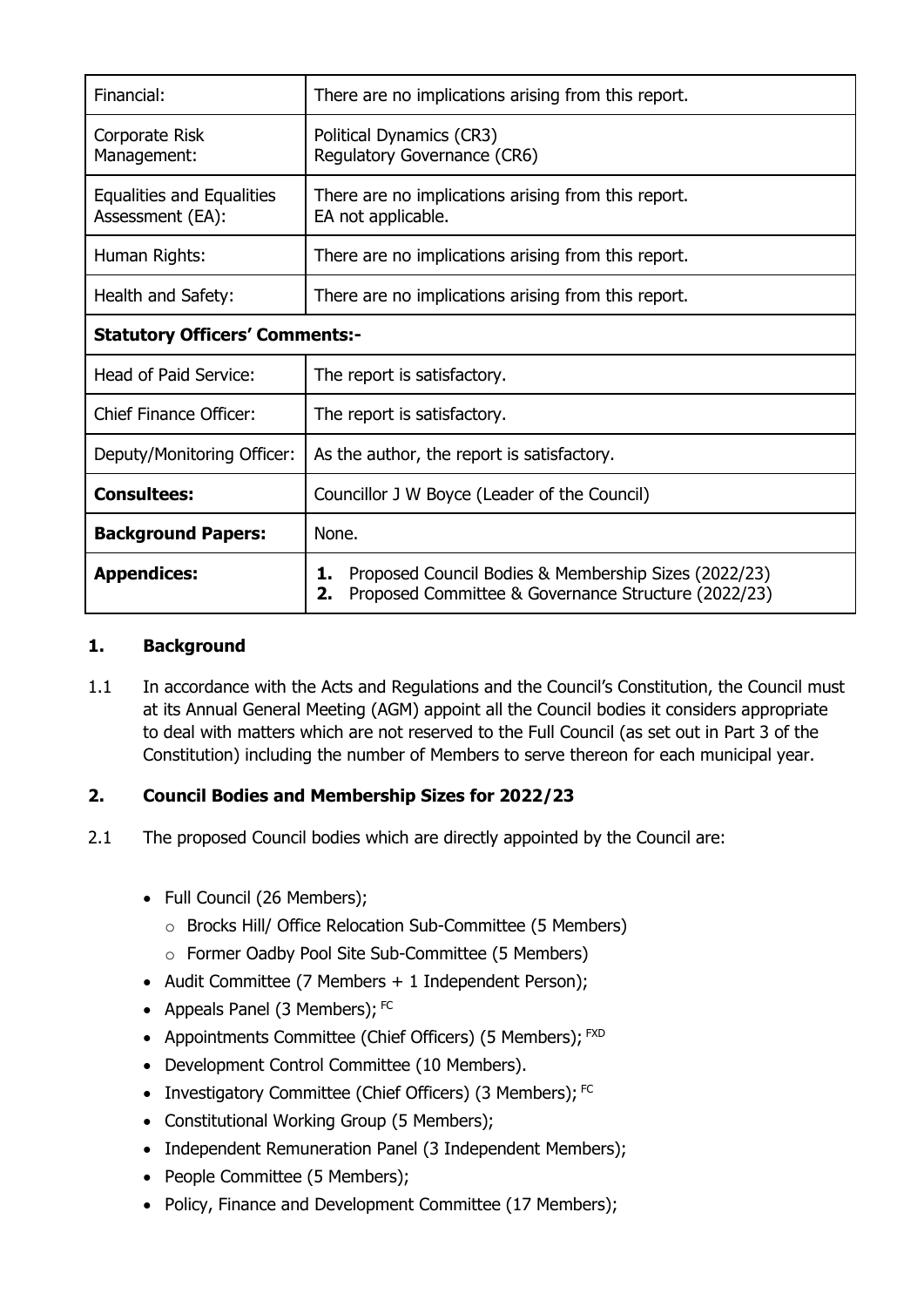- o Assessment Sub-Committee (3 Members); PFDC
- $\circ$  Determination Sub-Committee (3 Members);  $P FDC$
- $\circ$  Review Sub-Committee (3 Members); PFDC
- Place Shaping Working Group (10 Members);
- IT and Communications Working Group (5 Members)
- Service Delivery Committee (15 Members);
	- Armed Forces Working Group (4 Members); and
	- Environment Working Group (5 Members)
- Licensing and Regulatory Committee (14 Members);
	- o Licensing Sub-Committee (3 Members): LRC
	- $\circ$  Taxi and Private Hire Sub-Committee (3 Members); LRC

#### **Key**

- Committee
- o Sub-Committee
- Working Group
- FC Members appointed ad-hoc from Full Council
- FXD Fixed Office Holders and Committee Chairs (or appointed nominees)
- LRC Members appointed ad-hoc from Licensing and Regulatory Committee
- PFDC Members appointed ad-hoc from Policy, Finance and Development Committee
- 2.2 The proposed Council bodies which are directly facilitated by the Council are:
	- Oadby Residents' Forum (11 Members)\*;
	- Wigston Residents' Forum (12 Members)\*;
	- South Wigston Residents' Forum (4 Members)\*;
	- Health and Wellbeing Board (6 Members):
	- Community Engagement Forum (6 Members);
	- Children and Young Peoples' Forum (5 Members); and
	- Community Safety Partnership (1 Member).
	- \* All Members from the relevant Oadby, Wigston and South Wigston Borough Council Wards and pertaining County Council Divisions.

#### **3. Rationales for Changes to Council Bodies' Membership Sizes from 2021/22**

- 3.1 Of the Council bodies listed above, the sizes proposed differ from the numbers appointed in previous years as set out at paragraph 3.2. below. Where the numbers have been reduced, the purpose is to increase the efficiency of the decision-making process of that particular body, and where the numbers have increased, the purpose is to increase the democratic basis of the body by allowing more Members to have an active and formal role on that same.
- 3.2 The Council bodies that will be affected, subject to Council approval, are as follows: